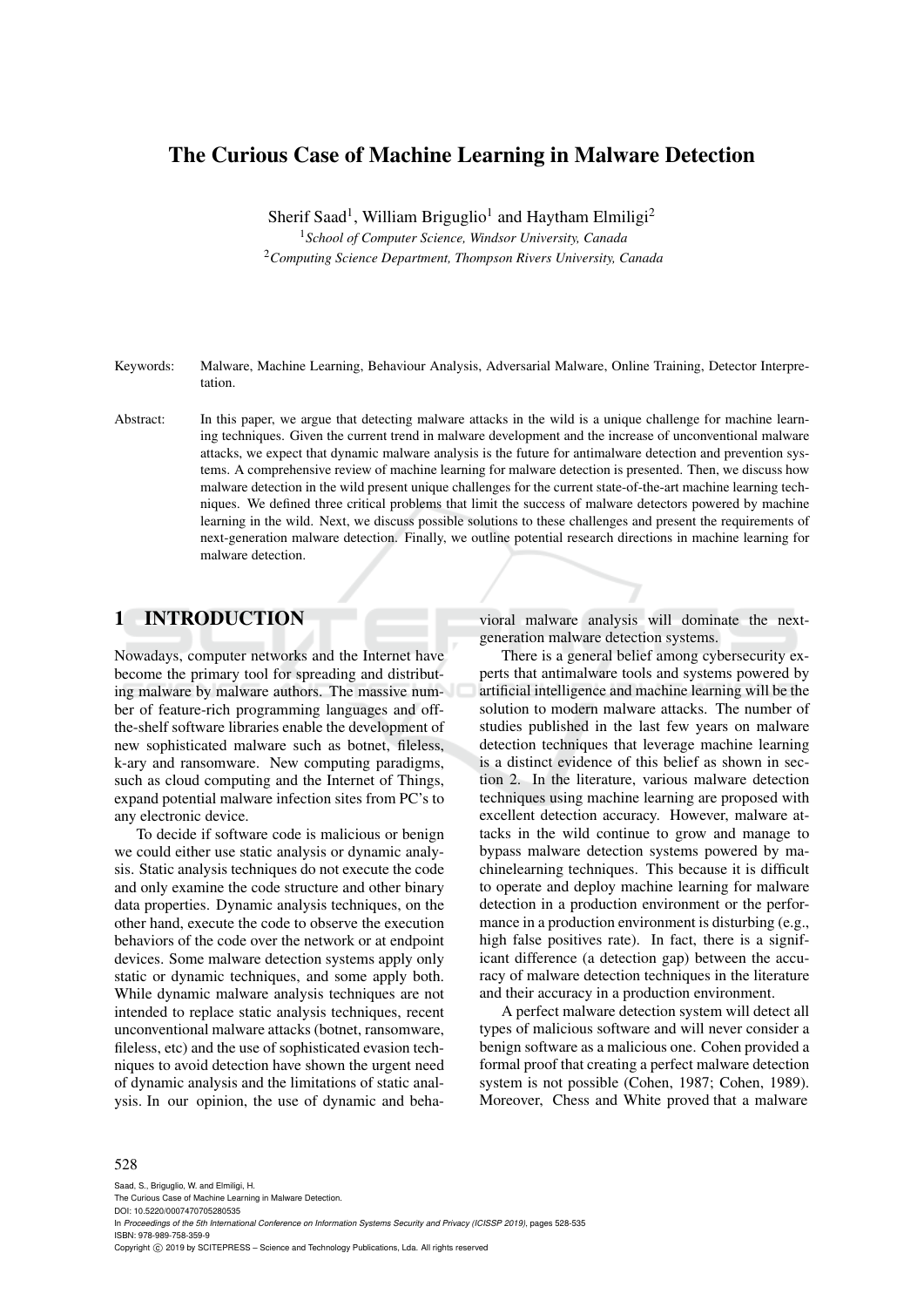detector with zero false positives is not possible (M. Chess and R. White, 2000). Selcuk et al. discussed the undecidable problems in malware detection in more details (Selcuk et al., 2017). In light of this, the high levels of accuracy claimed by commercial malware detection systems and some malware detection studies in literature seems questionable.

In this paper, we briefly review the current state of the art in malware detection using machine learning approach. Then, we discuss the importance of dynamic and behavioral analysis based on emerging malware threats. Next, the shortcomings of the current machine learning malware detectors are explained to indicate their limitations in the wild. Finally, we discuss the possible solutions to improve the quality of malware detection systems and point out potential research directions.

## 2 LITERATURE REVIEW

In recent years, machine learning algorithms have been used to design both static and dynamic analysis techniques for malware detection. Hassen et al. proposed a new technique for malware classification using static analysis based on control statement shingling (Hassen et al., 2017). In their work, they used static analysis to classify malware instance into new or known malware families. They extracted features from disassembled malicious binaries and used random forest algorithm to classify malware using the extracted features. Using a dataset of 10,260 malware instances, they reported up to 99.21% accuracy.

Static analysis has been used to study malwares that infect embedded systems, mobile devices, and other IoT devices. Naeem et al. proposed a static analysis technique to detect IoT malware (Naeem et al., 2018). The proposed technique converts a malware file to a grayscale image and extracts a set of visual features from the malware image to train an SVM classifier that could distinguish between malware families using visual features. Using a dataset of 9342 samples that belong to 25 malware families, they reported 97.4% accuracy. Su et al. proposed a similar technique to classify IoT malware into malware families using visual features and image recognition (Su et al., 2018). Their approach is very similar to the one proposed in (Naeem et al., 2018). They used a one-class SVM classifier and tested their approach on IoT malwares that infect Linux-like IoT systems; they reported 94.0% accuracy for detecting malware and 81.8% accuracy for detecting malware families. Raff et al. proposed a malware detection technique using static analysis and deep learning

(Raff et al., 2017). The proposed technique achieved 94.0% detection accuracy.

Several works have been proposed to detect Android malware apps using static analysis techniques. Sahin et al. proposed an Android malware detection model that uses app permission to detect malicious apps (OSahn et al., 2018). They used the permissions required by the app with a weighted distance function and KNN and Naive Bayes classifier to detect malicious apps. They reported an accuracy up to 93.27%. Su and Fung used sensitive functions and app permissions to detect Android malware (Su and Fung, 2016). They used different machine learning algorithms such as SVM, decision tree, and KNN to build an android malware detector. They reported an average accuracy between 85.0% and 90.0%

Collecting and monitoring all malware behaviors is a complicated and time-consuming process. For that reason, several works in the literature focused on collecting partial dynamic behaviors of the malware. Lim et al. (Lim et al., 2015) proposed a malware detection technique by analyzing network traffic generated when the malware communicates with a malicious C&C server such as in the case of botnet or ransomware. The proposed technique extracts a set of features from network flows to present a flows sequence. The authors used different sequence alignment algorithms to classify malware traffic. They reported an accuracy above 60% when analyzing malware traffic in a real network environment.

Kilgallon et al. applied machine learning and dynamic malware analysis (Kilgallon et al., 2017). The proposed technique gathers register value information and API calls made by the monitored malware binaries. The collected information is stored in vector structures and analyzed using a value set analysis method. Then, they used a linear similarity metric to compare unseen malware to known malware binaries. Their experiment showed that the proposed technique could detect malware with an accuracy up to 98.0%

Omind and Nathan proposed a behavioral-based malware detection method using a deep belief network (David and Netanyahu, 2015). The proposed method collected data about malware behaviors from a sandbox environment. The collected data is API calls, registry entries, visited websites, accessed ports, and IP addresses. Then using a deep neural network of eight layers, it generates malware signatures. These signatures could be used to train malware detectors. In their experiments, they reported up to 95.3% detection accuracy with a malware detector utilizing the SVM algorithm.

Yeo et al. proposed a new malware detection method by monitoring malicious behaviors in net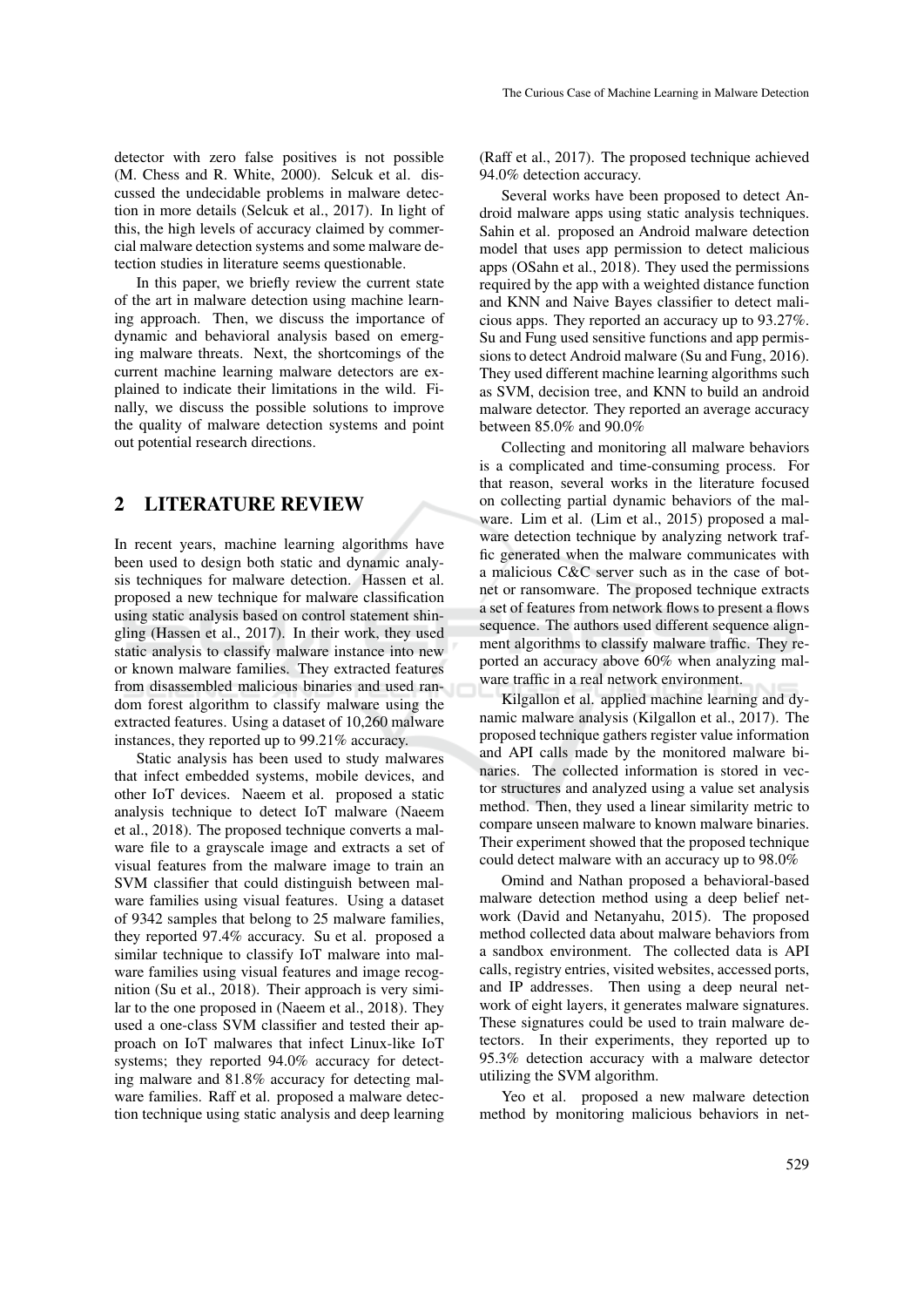work traffic (Yeo et al., 2018). They designed 35 features to describe malicious traffic of malware instances. They tested several machine learning algorithms including CNN, MLP, SVM, and random forest. The proposed method achieved an accuracy above 85% when utilizing CNN or random forest. Prokofiev et al. proposed a machine-learning technique to detect C&C traffic of infected IoT devices (Prokofiev et al., 2018). The proposed approach used network traffic features such as port number, IP addresses, connection duration and frequency. They reported a detection accuracy up to 97.3%. However, the proposed approach is still relying on traditional malware analysis methods and will not be able to work in production IoT deployment as discussed in (Soliman et al., 2017). Several hybrid malware detection techniques that combine both static and dynamic analysis have also been proposed (Martinelli et al., 2016; Paola et al., 2018). These techniques try to improve the quality and performance of malware detection systems by taking advantage of static and dynamic analysis to build robust malware detection systems.

# 3 EMERGING MALWARE THREATS

With the recent changes in malware development and the rise of commercial malware (malicious code rented or purchased), many new challenges are facing malware analysts that make static analysis more difficult and impractical. These challenges will force antimalware vendors to adapt behavioral malware analysis and detection techniques. In our opinion, there are two main reasons behind these challenges; the rise of unconventional computing paradigms and unconventional evasion techniques. There is a new generation of malwares that take advantage of unconventional computing paradigms and off-the-shelf software libraries written by feature-rich programming languages. The current state-of-the-art malware analysis/detection techniques and tools are not effective against this new generation of malware.

## 3.1 Unconventional Computing Paradigms

New computing paradigms and technologies such as cloud computing, the internet of things, big data, inmemory computing, and blockchain introduced new playgrounds for malware authors to develop complex and sophisticated malwares that are almost undetectable. Here we describe several recent examples of new malware threats that are difficult to detect or analyze using static analysis.

For instance, the Internet of Things (IoT) is an appealing platform for modern and sophisticated malware scuh as ransomware. Zhang-Kennedy et al. discussed the ransomware threat in IoT and how a selfspreading ransomware could infect an IoT ecosystem (Zhang-Kennedy et al., 2018). The authors pointed out that the ransomware will mainly lock down IoT devices and disable the essential functions of these devices. The study focused on identifying the attack vectors in IoT, the techniques for ransomware selfspreading in IoT, and predicting the most likely class of IoT applications to be a target for ransomware attacks. Finally, the authors identified the techniques the ransomware could apply to lock down IoT devices. Authors in (Zhang-Kennedy et al., 2018) used a Raspberry to develop a proof of concept IoT ransomware that can infect an IoT system. One interesting aspect in (Zhang-Kennedy et al., 2018) is the need for collaboration or swarming behavior in IoT ransomware, where the IoT ransomware will spread as much as possible and then lock down the devices or lock down the device and then spread.

Miller and Valasek developed a proof-of-concept for malicious code that infects connected cars and lockdown key functions (Miller and Valasek, 2015). For instance, the authors demonstrated the ability for the malicious code to control the steering wheel of a vehicle, disable the breaks, lock doors, and shut down the engine while in motion. Behaving as ransomware, this real example of a malware that locks and disables key features in IoT systems (e.g. connected cars) could have life threatening consequences if the ransom is not paid. The study explained a design flow in the Controller Area Network (CAN) protocol that allows malicious and crafted CAN messages to be injected into the vehicle CAN channel by a compromised mobile phone that is connected to the vehicle entertainment unit. It was reported that for some vehicles only the dealership could restore and patch the vehicle to prevent this attack. Choi et al. proposed a solution for malware attacks in connected vehicles using machine learning (Choi et al., 2018). The solution uses SVM to distinguish between crafted malicious CAN messages, and benign CAN messages generated by actual electronic control units (ECU). The model extracts features from the vehicle ECUs and creates fingerprints for those ECUs. The ECU fingerprint is noticeable in a benign CAN message and does not exist in a malicious message

Azmoodeh et al. discussed a new technique to detect ransomware attacks in IoT systems by monitor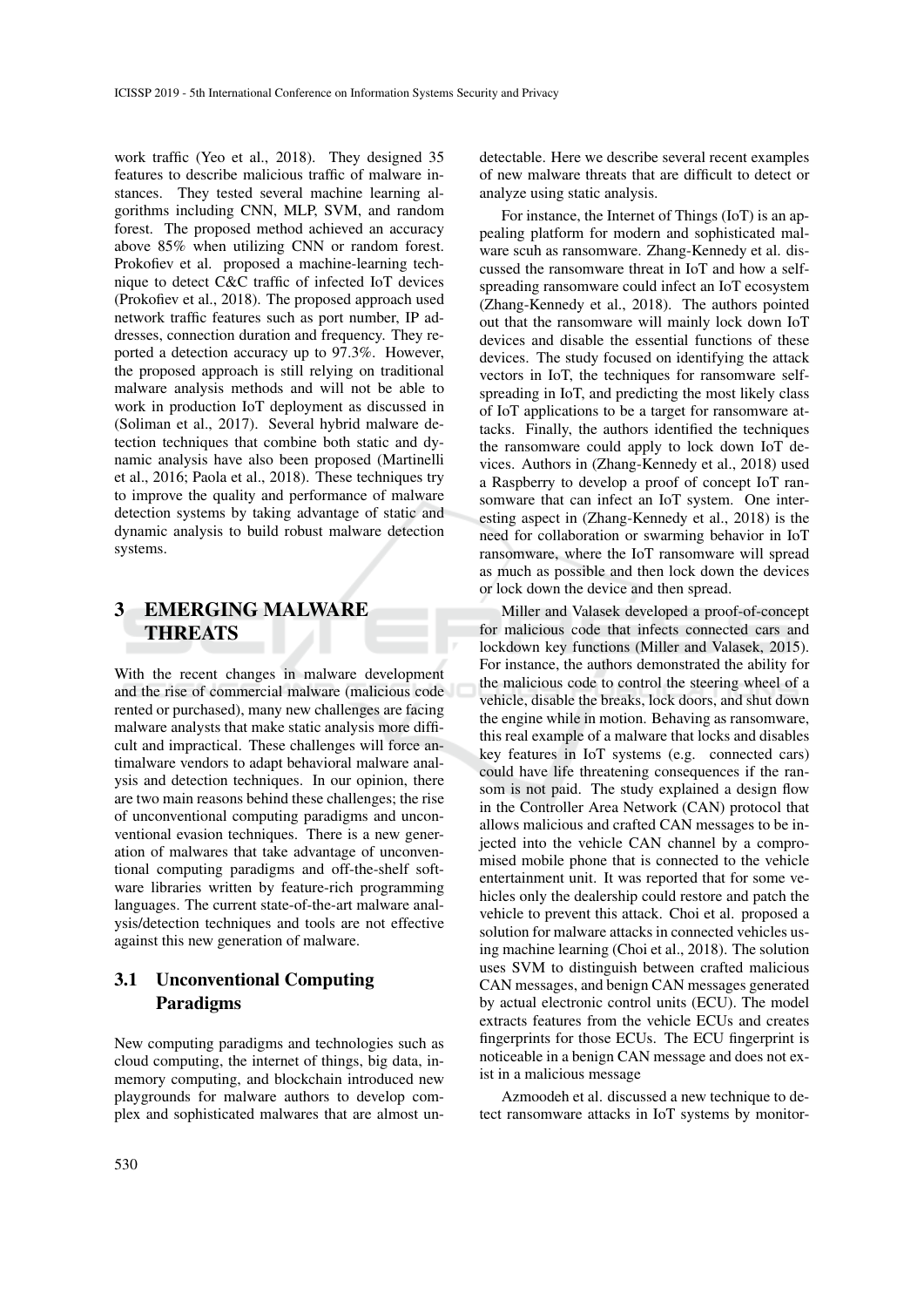ing the energy consumption of infected devices (Azmoodeh et al., 2018). As a proof of concept, they studied the energy consumption of infected Android devices. The devices were infected by a ransomware with crypto impact. They used different machine learning models (KNN, SVM, NN, and Random Forest) to analyze energy consumption data and extract unique patterns to detect compromised Android devices. They reported a ransomware detection accuracy of 95.65%.

In 2015, Karam (INTERPOL) and Kamluk (Kaspersky lab) introduced a proof of concept distributed malware that also takes advantage of blockchain technology (Karam and Kamluk, 2015). In 2018, Moubarak and et al. provided design and implementation of a K-ary malware (distributed malware) that takes advantages of the blockchain networks such as Etherum and Hyperledger (Moubarak et al., 2018). The proposed malware is stored and executed inside blockchain networks and acts as a malicious keylogger. While detecting a K-ary malware is an NP-hard problem(de Drézigué et al., 2006), it is also complicated to implement a K-ary malware. However, Mubarak's works demonstrated the simplicity of K-ary malware development by taking advantage of blockchain technology as distributed and decentralized network.

### 3.2 Unconventional Evasion Techniques

The new generation of malware will use advanced evasion techniques to avoid detection by antimalware systems and tools. New evasion techniques implemented by malware authors use new technologies and off-the-shelf software libraries that enable the design of sophisticated evasion methods. Antimalware vendors and malware researchers discussed recent examples of using new antimalware evasion techniques in the wild.

Fileless malware or memory-resident malware is the new technique used by malware authors to develop and execute malicious attacks. Fileless malware resides in device memory and does not leave any files on the infected device file system. This makes the detection of the fileless malware using signaturebased detection or static analysis infeasible. In addition, the fileless malware takes advantage of the utilities and libraries that already exist in the platform of the infected device to complete its malicious intents. In other words, benign applications and software libraries are manipulated by fileless malware to accomplish the attack objectives.

Fileless malware attacks and incidents are already observed in the wild compromising large enterprises. According to KASPERSKY lab, 140 enterprises were attacked in 2017 using fileless malwares (Global Research and Analysis Team, KASPERSKY Lab, 2017). Ponemon Institute reported that 77% of the attacks against companies use fileless techniques (Ponemon Institute, Research Report, 2017). Moreover, there are several signs that ransomware attacks are going fileless, as discussed in (Magnusardottir, 2018). Besides these signs, there are other reasons in our opinion that confirms that ransomware and other malware attacks will be fileless. One main reason is the moving towards in-memory computing.

In recent years, in-memory computing and inmemory data stores became the first backbone and storage technology for many organizations. Many big data platforms and data grids (Apache Spark, Redis, HazelCast, etc.) enable storing data in memory for performance and scalability requirements. Valuable data and information is stored in memory for a long time before moving to a persistent data store. In-Memory ransomware that encrypts in-memory data (such as recent transactions, financial information, etc.) present a severe and aggressive attack. This is because any attempt to reset or report the machine to remove the ransomware from the device memory or shutdown the application will result in losing this valuable data permanently.

The moving towards distributed and decentralized computing is another reason for the rise of fileless ransomware. In distributed and decentralized computing several nodes and devices are available to store the in-memory malware, which will increase the life expectancy of the malware since there will always be a group of active nodes were the malware could replicate and store itself.

The recent and massive development in machine learning /artificial intelligence (aka data science) and a large number of off-the-shelf machine learning libraries enable malware authors to develop advanced evasion techniques.

Rigaki and Garcia proposed the use of deep learning techniques to create malicious malware samples that evade detection by mimicking the behaviors of benign applications (Rigaki and Garcia, 2018). In their work, a proof of concept was proposed to demonstrate how malware authors could cover the malware C&C traffic. The authors use a Generative Adversarial Networks (GANs) to enable malware (e.g., botnet) to mimic the traffic of a legitimate application and avoid detection. The study showed that it is possible to modify the source code of malware to receive parameters from a GAN to change the behaviors of its C&C traffic to mimic the behaviors of other legitimate network applications, such as Face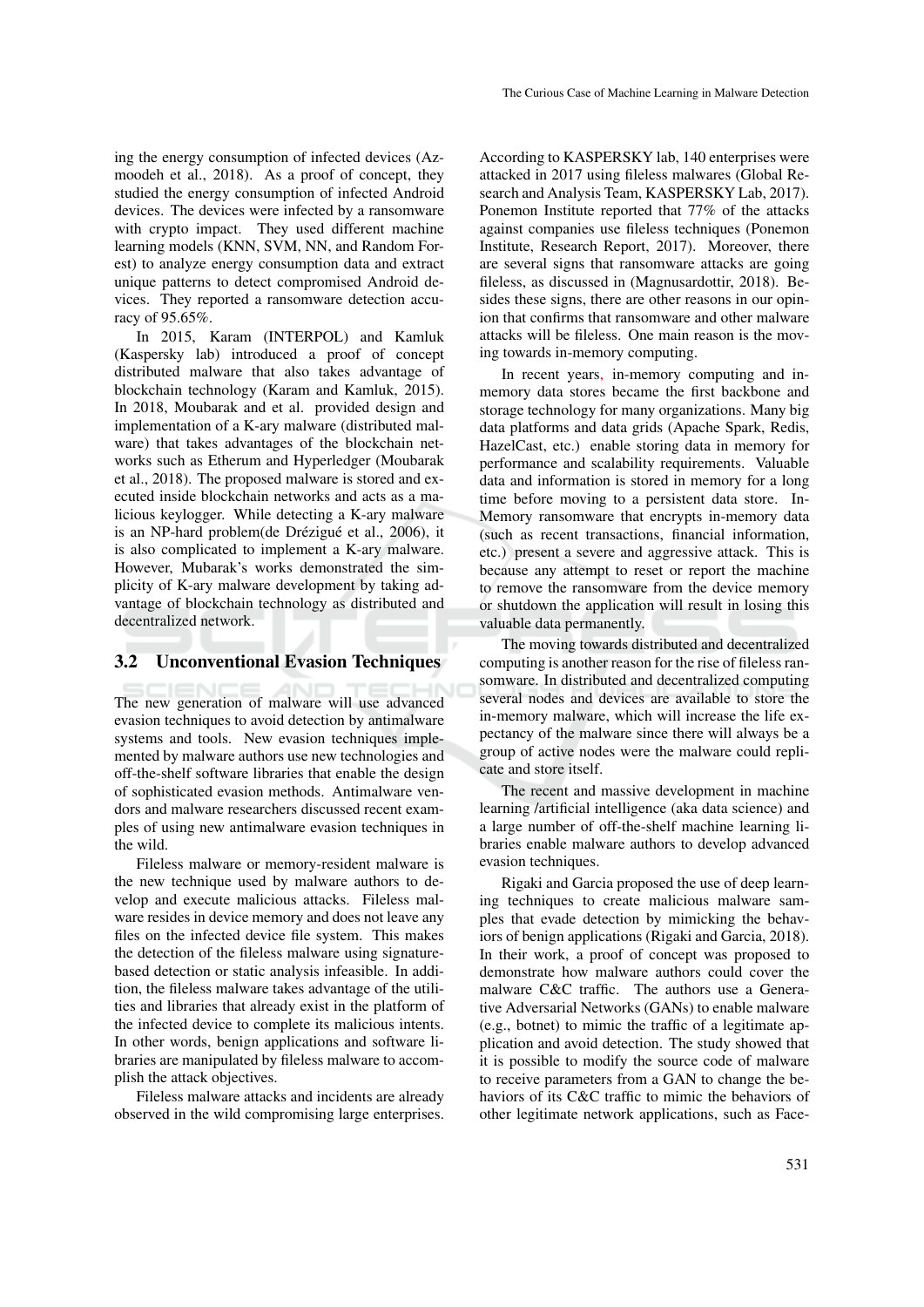book traffic. The enhanced malware samples were tested against the Stratosphere Linux IPS (slips) system, which uses machine learning to detect malicious traffic. The experiment showed that 63.42% of the malicious traffic was able to bypass the detection.

A research team from IBM demonstrated the use of artificial intelligence to engineering malware attacks (Kirat et al., 2018). In their study, the authors proposed DeepLocker as a proof of concept to show how next-generation malware could leverage artificial intelligence. DeepLocker is a malware generation engine that malware author could use to empower traditional malware samples such as WannaCry with artificial intelligence. A deep convolutional neural network (CNN) was used to customize a malware attack by combining a benign application and a malware sample to generate a hybrid malware that bypasses detection by exposing (mimicking) benign behaviors. Besides that, the malware is engineered to unlock its malicious payload when it reaches a target (endpoint) with a loose predefined set of attributes. In the study, those attributes were the biometrics feature of the target such as facial and voice features. The malware uses CNN to detect and confirm target identity, and upon target confirmation, an encryption key is generated and used by the WannCry malware to encrypt the files on the target endpoint device. The encryption key is only generated by matching the voice and the facial features of the target. This means reverse engineering the malware using static analysis is not useful to recover the encryption key. TECHNO

## 4 PRACTICAL CHALLENGES

The new and emerging malware threats discussed in section 3 provide strong evidence for the need of adopting dynamic and behavioral analysis to build malware detection tools. The use of machine learning is the most promising technique to implement malware detectors and tools that apply behavioral analysis as shown in section 2. While the use of machine learning for malware detection has shown promising results in both static and dynamic analysis, there are significant challenges that limit the success of machine learning based malware detectors in the wild.

#### 4.1 Cost of Training Detectors

The first challenge is the cost of training and updating malware detectors in production environment. Malware detection is unlike other domains where machine learning techniques have been applied successfully such as computer vision, natural language processing, and e-commerce. Malware instances evolve and change their behaviors over a short period; some studies by antimalware vendors reported that a new malware instance could change its behaviors in less than 24 hours since it has been released (Gupta et al., 2009; Allix et al., 2015). This means a frequently trained machine learning model will become outdated. This also means we need to frequently retrain our malware detectors to be able to detect new and mutated malware instances. Therefore, adaptability in machine learning models for malware detection is a crucial requirement and not just a ancillary capability.

Recently, the challenge of adaptability, and scalability of machine learning models for malware detection in the wild has become obvious (Narayanan et al., 2016). The majority of the work proposed in the literature have done very little to reduce and optimize the feature space to design detectors ready for early malware detection in a production environment (Hajmasan et al., 2017). For instance, it is not clear how the proposed detection methods will scale when the number of monitored endpoints increase. Unlike computer vision, natural language processing and other areas that utilize machine learning, malware instances continue to evolve and change. This mostly requires retraining machine learning models in production, which is an expensive and complicated task. Therefore, when using machine learning for malware detection, we need to think differently. New methods to reduce the cost of retraining malware detectors and improve the detection quality are urgent.

#### 4.2 Malware Detector Interpretability

Cybersecurity analysts always prefer solutions that are interpretable and understandable, such as rulebased or signature-based detection. This is because of the need to tune and optimize these solutions to mitigate and control the effect of false positives and false negatives. Interpreting machine learning models is a new and open challenge (Shirataki and Yamaguchi, 2017). However, it is expected that an interpretable machine learning solution will be domain specific, for instance, interpretable solutions for machine learning models in healthcare are different than solutions in malware detection (Ahmad et al., 2018).

Any malware detector will generate false positives, and unless malware analysts can understand and interpret the reason that a benign application wrongly classified as malicious, they will not accept those black box malware detectors. To our knowledge, no work in the literature investigated the interpretability of machine learning models for malware detection.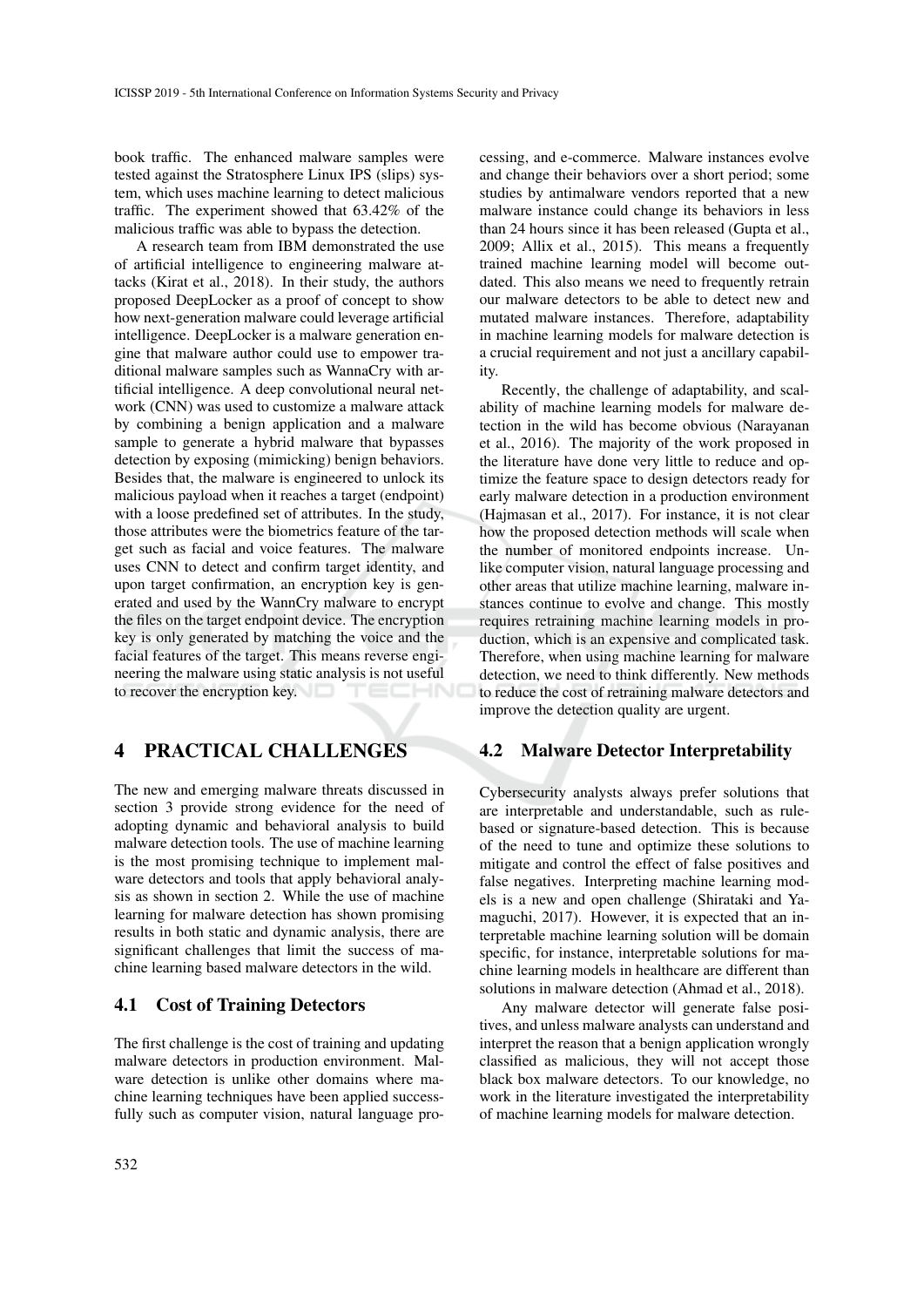### 4.3 Adversarial Malware

Last but not least, a malware detection system utilizing machine learning could be defeated (bypassed) using adversarial malware samples. For instance, Kolosnjaji et al. showed in (Kolosnjaji et al., 2018) that by using an intelligent evasion attack they can defeat the deep learning detection system proposed in (Raff et al., 2017) by Raff et al. They simply used their knowledge of how the proposed deep learning detection system operates and designed a gradientbased attack as an evasion technique to overcome it. With adversarial malware, the system detection accuracy dropped from 94.0% to almost 50.0%. Machine learning algorithms are not designed to work with adversarial examples. Grosse et al. demonstrated that using adversarial malware samples; they could reduce the detection accuracy of a malware detection system that uses static analysis and machine learning to 63.0% (Grosse et al., 2017). They also showed that adopting anti adversarial machine learning techniques used in computer vision is not effective in malware detection. Yang et al. proposed adversarial training as a solution for adversarial malware (Yang et al., 2017). They designed a method for adversarial android malware instances generation. The proposed method requires access to the malware binaries and source code, besides, it is mainly useful for static malware detection systems.

# 5 BRIDGING THE DETECTION **GAP**

SCIENCE AND TECHNO

To overcome the challenges we discussed in section 4, we propose new solutions to mitigate these challenges and reduce the gap.

## 5.1 Disposable Micro Detectors

Current best practices in constructing and building machine learning models follow a monolithic architecture. In monolithic architecture, a computationally-expensive single-monolithic (to build and train) machine learning model is used to detect malwares. While this architecture or approach for building machine learning models is successful in other domains, we believe it is unsuitable for malware detection given the highly evolving characteristics of malware instance. We propose a new approach inspired by microservices architecture. In this approach, multiple, small, inexpensive, focused machine learning models are built and orchestrated to detect malware instances. Each model or detector

is built to detect the behaviors of a specific malware instance (e.g., Mirai, WannaCry), or at most a single malware family (a group of similar malware instances). Also, each model or detector is built using features that are similar, such as having the same computational cost, or unique to the specific execution environment. This is because out of the superset of features designed to detect malware, it is common that a subset of these features could be more or less useful to detect a specific malware instance or family. The use of micro (small) and focused detectors reduce the cost of retraining and deployment in production. This is because detectors for new malware could be trained and added without the need to retrain existing detectors. In addition, when a malware detector becames outdated as a result of malware evolving behaviors, the outdated detectors are disposed of and replaced by new ones. The use of micro-detectors enables adaptability by design rather than attempting to change machine learning models and algorithms to support adaptability.

## 5.2 Analyst Friendly Interpretation

Adopting sophisticated machine learning techniques for malware detection in a production environment is a challenge. This is because most of the time it is not possible to understand how the machine learning systems make their malware detection decisions. Therefore, tuning and maintaining these systems is a challenge in production and new techniques for malware analysts to interpret and evaluate the performance of malware detectors are needed. We propose the use of evolutionary computation techniques such as genetic algorithms or clonal selection algorithms to generate an interpretation for black-box machine learning models such as deep learning. Using evolutionary computation, we could describe the decisions of malware detectors using a set of IF-Then rules. The only information required is the input features the malware detector uses to make a decision.

The IF-Then rules are useful to explain the behaviors that trigger a specific decision (e.g., malicious or benign) by the malware detector. Cybersecurity and malware analyst are comfortable working with IF-Then rules. These rules will help in understanding the decision made by malware detectors, explain the scope of the detection, and identify potential over generalization or overfitting that could result in false positives or false negatives.

It is essential that the IF-Then rules set interpretation of the malware detector to be expressed in raw malware behaviors and not in machine learning features. Machine learning features are most likely un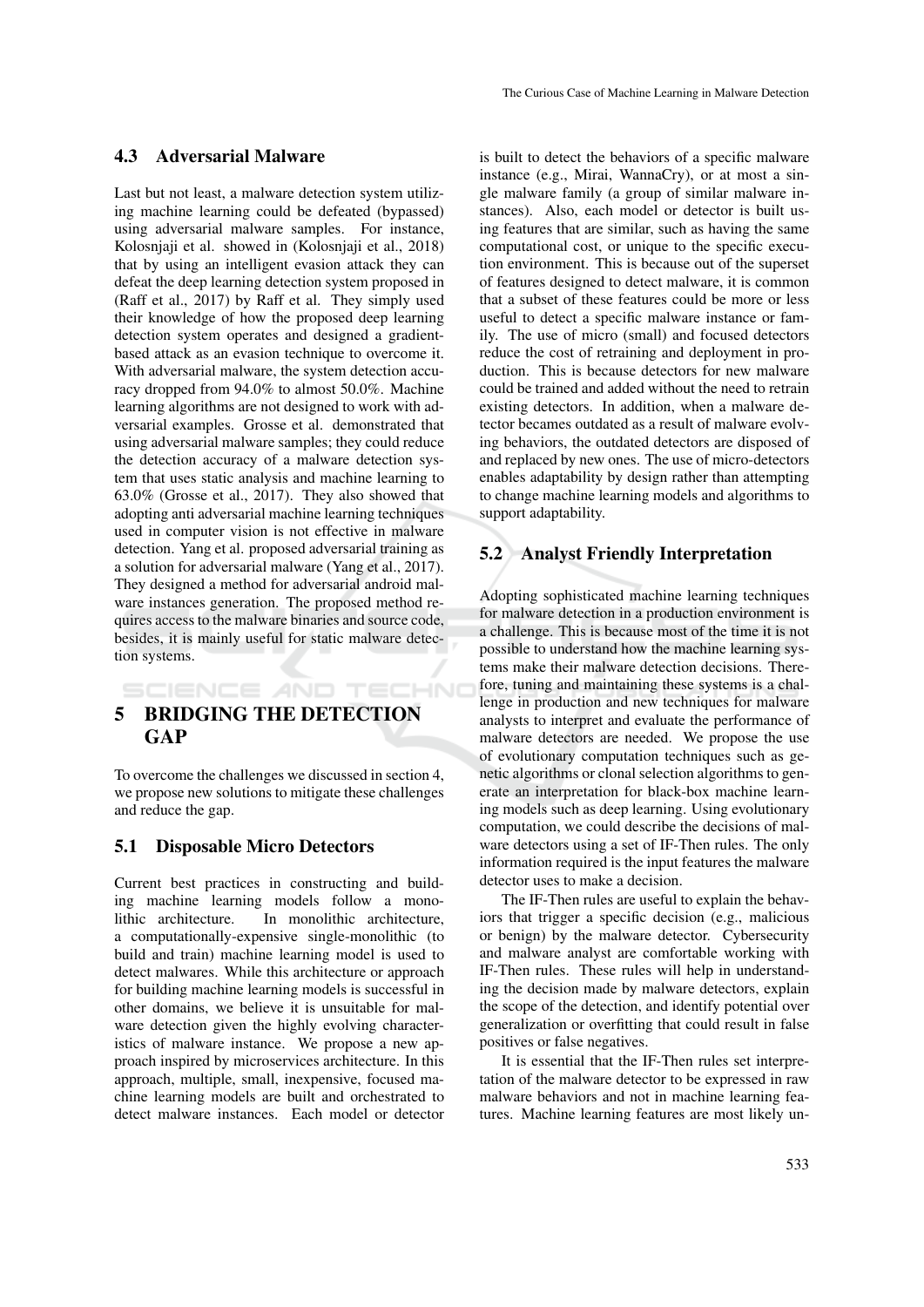derstandable by machine learning engineers and experts. The interpretation should be acceptable to a malware analyst who does not need to be machine learning experts.

## 5.3 Anti Adversarial Malware

To improve the resilience of malware detectors against adversarial malware, we believe it is essential to study the effort required by the malware authors to design an adversarial malware for specific malware detectors. For example, what technique a malware author would use to probe and study a malware detector in production to design a malware that could bypass this detector.

Measuring the effort to probe detectors and design adversarial malware under two main settings is essential. The first setting is black-box, where the malware authors have minimum knowledge about the malware detector internal design and the features used by the machine learning algorithm. The second setting is white-box, where the malware authors have sufficient knowledge about the malware detector internal design and the machine learning algorithm. Training and updating the malware detectors is likely the most efficient solution against adversarial malware. Knowing the effort needed to evade a malware detector will help in designing training strategies and policies to increase the effort required to evade the detectors.

As we mentioned before, Cohen provided a formal proof that creating a perfect malware detection system is not possible (Cohen, 1987; Cohen, 1989). We believe that designing a perfect adversarial malware is not possible. Therefore we expect that using ensemble-based hybrid machine learning approach for malware detector will be effective against adversarial malware. It is expected that by creating a malware detector using an ensemble hybrid machinelearning approach, the risk of evading detection will decrease and the effort to design adversarial malware will increase. A hybrid machine learning model is when two or more different machine learning algorithms are used to construct the model. In the literature, adversarial malware samples evade malware detectors that use a single machine learning algorithm or technique (Yang et al., 2017; Grosse et al., 2017; Kolosnjaji et al., 2018). In our method, a hybrid machine learning approach for building a malware detector is an approach to provide a defense-in-depth model for malware detectors.

## 6 CONCLUSION

In this paper, we reviewed the current state-of-the-art in malware detection using machine learning. We discussed the recent trends in malware development and emerging malware threats. We argued that behavioral analysis would dominate the next generation antimalware systems. We discussed the challenges of applying machine learning to detect malware in the wild and proposed our thoughts on how we could overcome these challenges. Machine learning malware detectors require inexpensive training methods; they need to be interpretable for the malware analysts and not only for machine learning experts. Finally, they need to tolerate adversarial malware by design.

### **REFERENCES**

- Ahmad, M. A., Teredesai, A., and Eckert, C. (2018). Interpretable machine learning in healthcare. In *2018 IEEE International Conference on Healthcare Informatics (ICHI)*, pages 447–447.
- Allix, K., Bissyandé, T. F., Klein, J., and Le Traon, Y. (2015). Are your training datasets yet relevant? In Piessens, F., Caballero, J., and Bielova, N., editors, *Engineering Secure Software and Systems*, pages 51– 67, Cham. Springer International Publishing.
- Azmoodeh, A., Dehghantanha, A., Conti, M., and Choo, K.-K. R. (2018). Detecting crypto-ransomware in iot networks based on energy consumption footprint. *Journal of Ambient Intelligence and Humanized Computing*, 9(4):1141–1152.
- Choi, W., Joo, K., Jo, H. J., Park, M. C., and Lee, D. H. (2018). Voltageids: Low-level communication characteristics for automotive intrusion detection system. *IEEE Transactions on Information Forensics and Security*, 13(8):2114–2129.
- Cohen, F. (1987). Computer viruses: Theory and experiments. *Computers & Security*, 6(1):22 – 35.
- Cohen, F. (1989). Computational aspects of computer viruses. *Computers & Security*, 8(4):297 – 298.
- David, O. E. and Netanyahu, N. S. (2015). Deepsign: Deep learning for automatic malware signature generation and classification. In *2015 International Joint Conference on Neural Networks (IJCNN)*, pages 1–8.
- de Drézigué, D., Fizaine, J.-P., and Hansma, N. (2006). Indepth analysis of the viral threats with openoffice.org documents. *Journal in Computer Virology*, 2(3):187– 210.
- Global Research and Analysis Team, KASPERSKY Lab (2017). Fileless attack against enterprise network.
- Grosse, K., Papernot, N., Manoharan, P., Backes, M., and McDaniel, P. (2017). Adversarial examples for malware detection. In Foley, S. N., Gollmann, D., and Snekkenes, E., editors, *Computer Security – ES-ORICS 2017*, pages 62–79, Cham. Springer International Publishing.